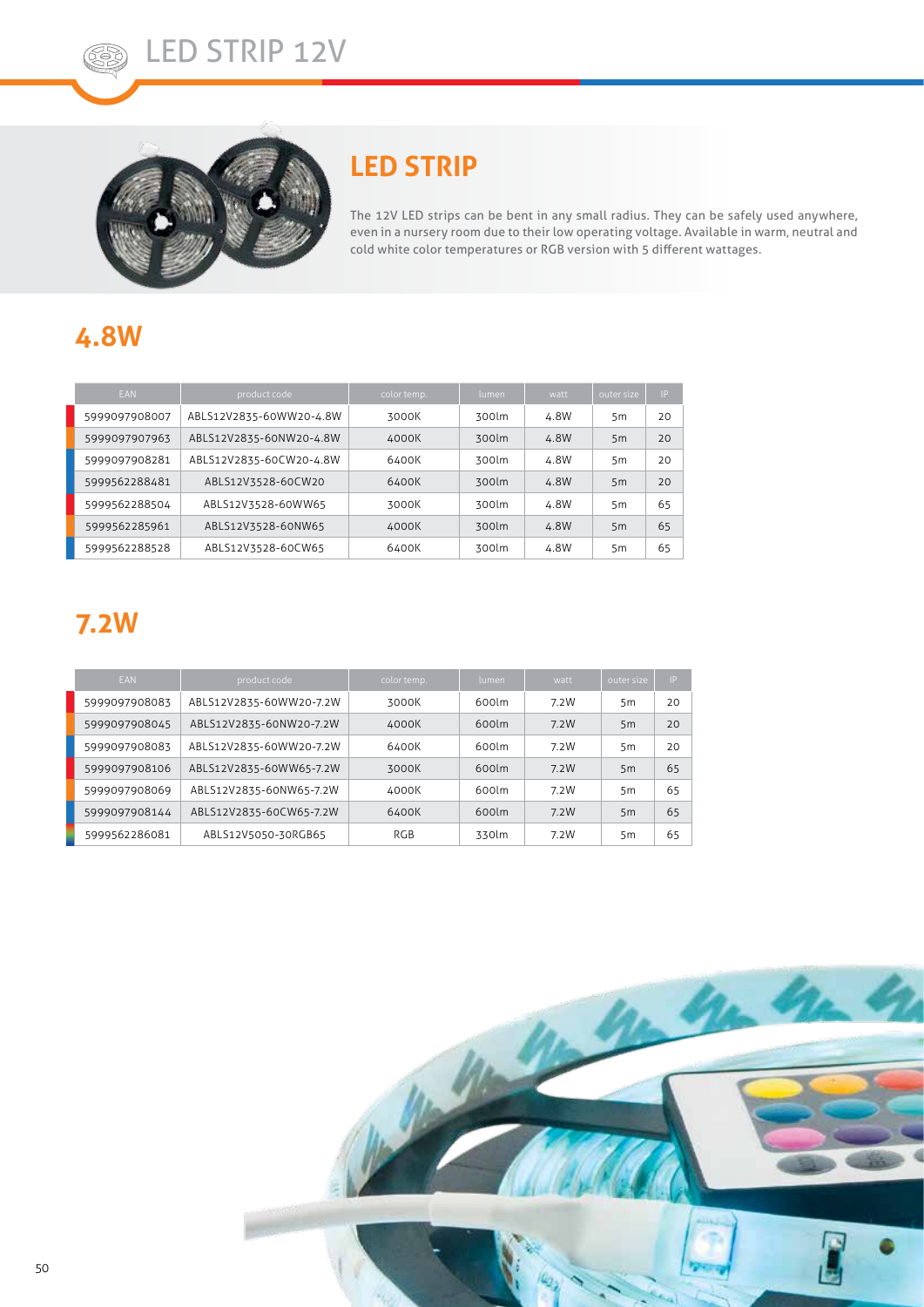# **12W**

| <b>EAN</b>    | product code         | color temp.  | lumen  | watt | outer size | IP |
|---------------|----------------------|--------------|--------|------|------------|----|
| 5999562288542 | ABLS12V2835-60WW20   | 3000K        | 1320lm | 12W  | 5m         | 20 |
| 5999097907925 | ABLS12V2835-60NW20   | 4000K        | 1320lm | 12W  | 5m         | 20 |
| 5999562288566 | ABLS12V2835-60CW20   | 6400K        | 1320lm | 12W  | 5m         | 20 |
| 5999562288580 | ABLS12V2835-60WW65   | 3000K        | 1320lm | 12W  | 5m         | 65 |
| 5999097907949 | ABLS12V2835-60NW65   | 4000K        | 1320lm | 12W  | 5m         | 65 |
| 5999562288603 | ABLS12V2835-60CW65   | 6400K        | 1320lm | 12W  | 5m         | 65 |
| 5999562280775 | ABLS12V5050-60RGBW65 | RGB+W(4000K) | 720lm  | 12W  | 5m         | 65 |

#### **14.4W**

| <b>EAN</b>    | product code        | color temp. | lumen | watt  | outer size |     |
|---------------|---------------------|-------------|-------|-------|------------|-----|
| 5999562286128 | ABLS12V5050-60RGB65 | RGB         | 660lm | 14.4W | 5m         | ∙∪∴ |

## **24W**

| <b>EAN</b>    | product code        | color temp. | lumen  | watt | outer size | IP |
|---------------|---------------------|-------------|--------|------|------------|----|
| 5999097908205 | ABLS12V2835-120WW20 | 3000K       | 2640lm | 24W  | 5m         | 20 |
| 5999097908168 | ABLS12V2835-120NW20 | 4000K       | 2640lm | 24W  | 5m         | 20 |
| 5999097908243 | ABLS12V2835-120CW20 | 6400K       | 2640lm | 24W  | 5m         | 20 |
| 5999097908229 | ABLS12V2835-120WW65 | 3000K       | 2640lm | 24W  | 5m         | 65 |
| 5999097908182 | ABLS12V2835-120NW65 | 4000K       | 2640lm | 24W  | 5m         | 65 |
| 5999097908267 | ABLS12V2835-120CW65 | 6400K       | 2640lm | 24W  | 5m         | 65 |

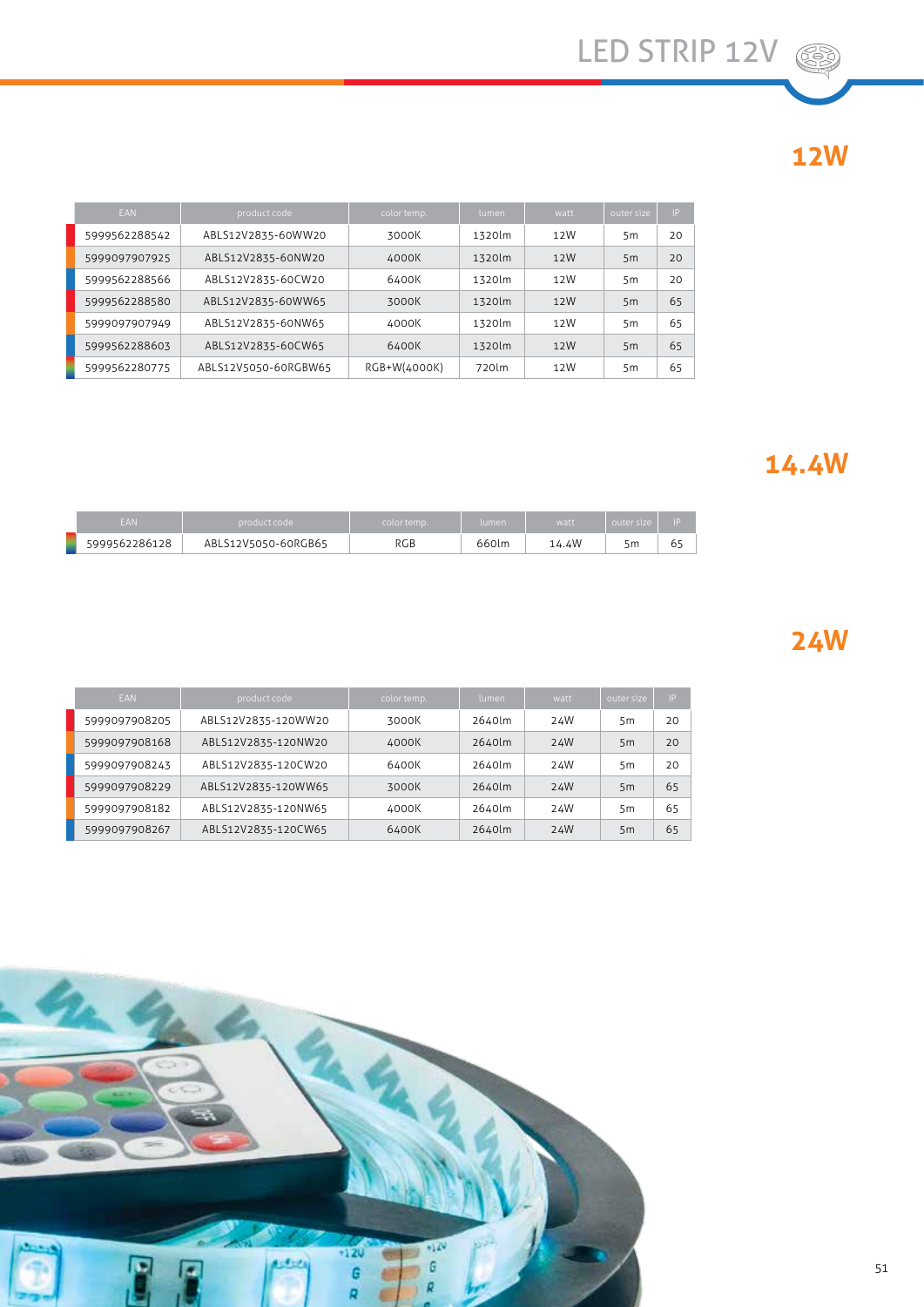## **DIY SETS**



The ready to use versions of 12V LED strips do not require other accessories. The neutral white and colorful (RGB) versions can be installed easily in any household or store. A modern, digital, pulse-modulated tri-color RGB controller is used to operate the LED strip. The system can be used for continuous operation or temporarily to color the environment and to save energy.



| <b>EAN</b>    | product code             | color temp. | lumen   | watt   | outer size | ID | db/cs |
|---------------|--------------------------|-------------|---------|--------|------------|----|-------|
| 5999562286203 | ABLSBL12V5050-30NW-D65   | 4000K       | 390lm/m | 7.2W/m | 5m         | 65 |       |
| 5999562286227 | ABLSBL12V5050-30RGB-IC65 | <b>RGB</b>  | 330lm/m | 7.2W/m | 5m         | 65 |       |

#### **cabinet light, cabinet light with sensor**

Special 12V LED strips with motion-sensor and aluminium based cabinet lights. The motion-sensor strip can be mounted under the bed or in places where this kind of light is needed. In case of the cabinet lights, we can use the touch or proximity sensor to adjust the required brightness for a kitchen counter or any other furniture. Available in 50cm and 60cm versions, single or double blister packages and in two wattages.



| EAN          | 5999562288788    | 5999562288443    | 5999562288429    |
|--------------|------------------|------------------|------------------|
| product code | ABLSCAB-60NW-BL1 | ABLSCAB-50NW-BL2 | ABLSCAB-60NW-BL2 |
| color temp.  | 4000K            | 4000K            | 4000K            |
| lumen        | 680              | 380              | 680              |
| watt         | 9W               | 5W               | 9W               |
| outer size   | 0.6 <sub>m</sub> | 0.5 <sub>m</sub> | 0,6m             |
| <b>IP</b>    | 44               | 44               | 44               |
| voltage      | DC12V, 1A        | DC12V, 1.5A      | DC12V, 1A        |
| carton EAN   | 5999562286517    | 5999562288450    | 5999562288436    |

| EAN          | 5999562286340      |
|--------------|--------------------|
| product code | ABLSBLBED-SEN-3W-S |
| color temp.  | 3000K              |
| lumen        | $180$ lm/m         |
| watt         | 3,6W/m             |
| outer size   | 1,2m               |
| IP           | 65                 |
| voltage      | DC12V, 0.5A        |
| carton EAN   | 5999562286357      |







LED

豒